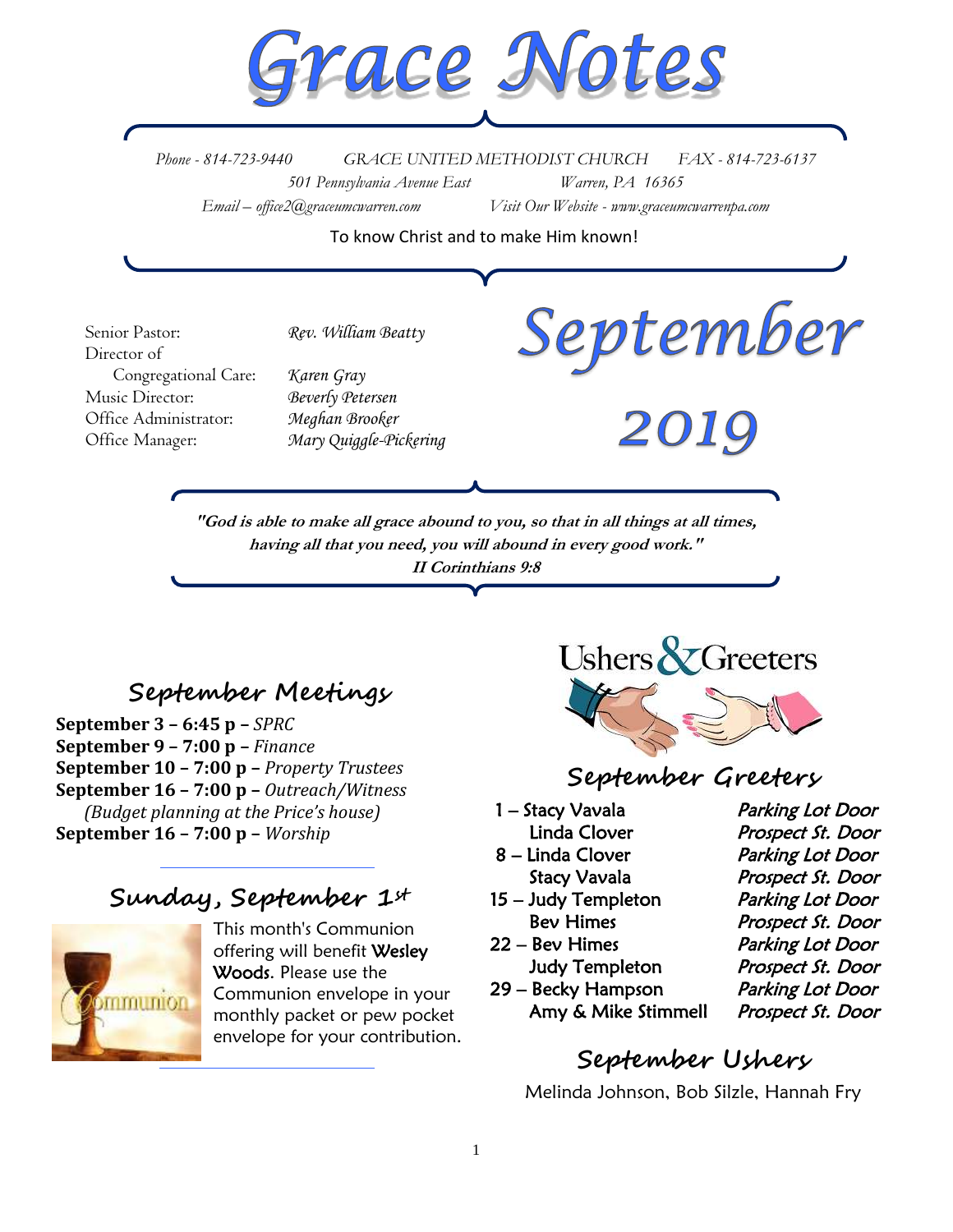

'm more and more convicted that we need to do everything we can (short of sin!) to reach people with the Gospel, to disciple people in the truth of who Jesus is, to share this life of faith with everyone. I

I was thinking about what it means to make disciples. I know I say it a lot (because it's important), our Mission Statement here at Grace Church is:

#### **To know Christ and to make Him known to others.**

This is the Great Commission, the mission statement of every Christ follower, of every church, the command from Jesus:

**<sup>18</sup>** Then Jesus came to them and said, "All authority in heaven and on earth has been given to me. **<sup>19</sup>** Therefore go and make disciples of all nations, baptizing them in the name of the Father and of the Son and of the Holy Spirit, **<sup>20</sup>** and teaching them to obey everything I have commanded you. And surely I am with you always, to the very end of the age." (Matthew 28:18-20)

But… how? HOW do we make disciples?

Look at what Jesus did. He had a three-fold approach to making disciples:

#### **Come along side**

**<sup>18</sup>** As Jesus was walking beside the Sea of Galilee, he saw two brothers, Simon called Peter and his brother Andrew. They were casting a net into the lake, for they were fishermen. **<sup>19</sup>** "Come, follow me," Jesus said, "and I will send you out to fish for people." **<sup>20</sup>** At once they left their nets and followed him. **<sup>21</sup>**Going on from there, he saw two other brothers, James son of Zebedee and his brother John. They were in a boat with their father Zebedee, preparing their nets. Jesus called them, **<sup>22</sup>** and immediately they left the boat and their father and followed him. **<sup>23</sup>** Jesus went throughout Galilee, teaching in their synagogues, proclaiming the good news of the kingdom, and healing every disease and sickness among the people. (Matthew 4:18-23)

Jesus said, "Follow me." There is a deep, spiritual meaning here that transcends the moment and speaks to you and I as well, but don't miss the simple, right-in-the-moment truth of what Jesus is saying to Peter and Andrew and James and John: Come along side me. Learn by watching. Learn by experiencing. Paul has the faith to say, "Follow my example, as I follow the example of Christ." (1 Corinthians 11:1)

We all learn by watching and experiencing. I have a picture frame that Lori got me right after our first daughter was born. It has her baby picture in it, and around her picture are these words, "Daddy, follow after your Heavenly Father's heart, because there's a little heart following after yours…"

And just as that's true in growing up, it's true in growing our faith. We learn by watching and experiencing.

#### **Mentor**

**<sup>34</sup>** Jesus spoke all these things to the crowd in parables; he did not say anything to them without using a parable. **<sup>35</sup>** So was fulfilled what was spoken through the prophet:

"I will open my mouth in parables,

 I will utter things hidden since the creation of the world."

**<sup>36</sup>** Then he left the crowd and went into the house. His disciples came to him and said, "Explain to us the parable of the weeds in the field." (Matthew 13:24- 36)

Sometimes Jesus would teach the disciples in private. It's only the Twelve together when he asks them, "Who do people say I am?" and, "Who do you say I am?" While the disciples learned immensely from hearing Jesus speak to the thousands on the hillside (how could they not?), they got to ask him questions: what did that parable about the weeds really mean? They got to really dig in deep with Jesus in a small group setting.

#### **Deploy**

**<sup>1</sup>**After this the Lord appointed seventytwo others and sent them two by two ahead of him to every town and place where he was about to go.**<sup>2</sup>**He told them, "The harvest is plentiful, but the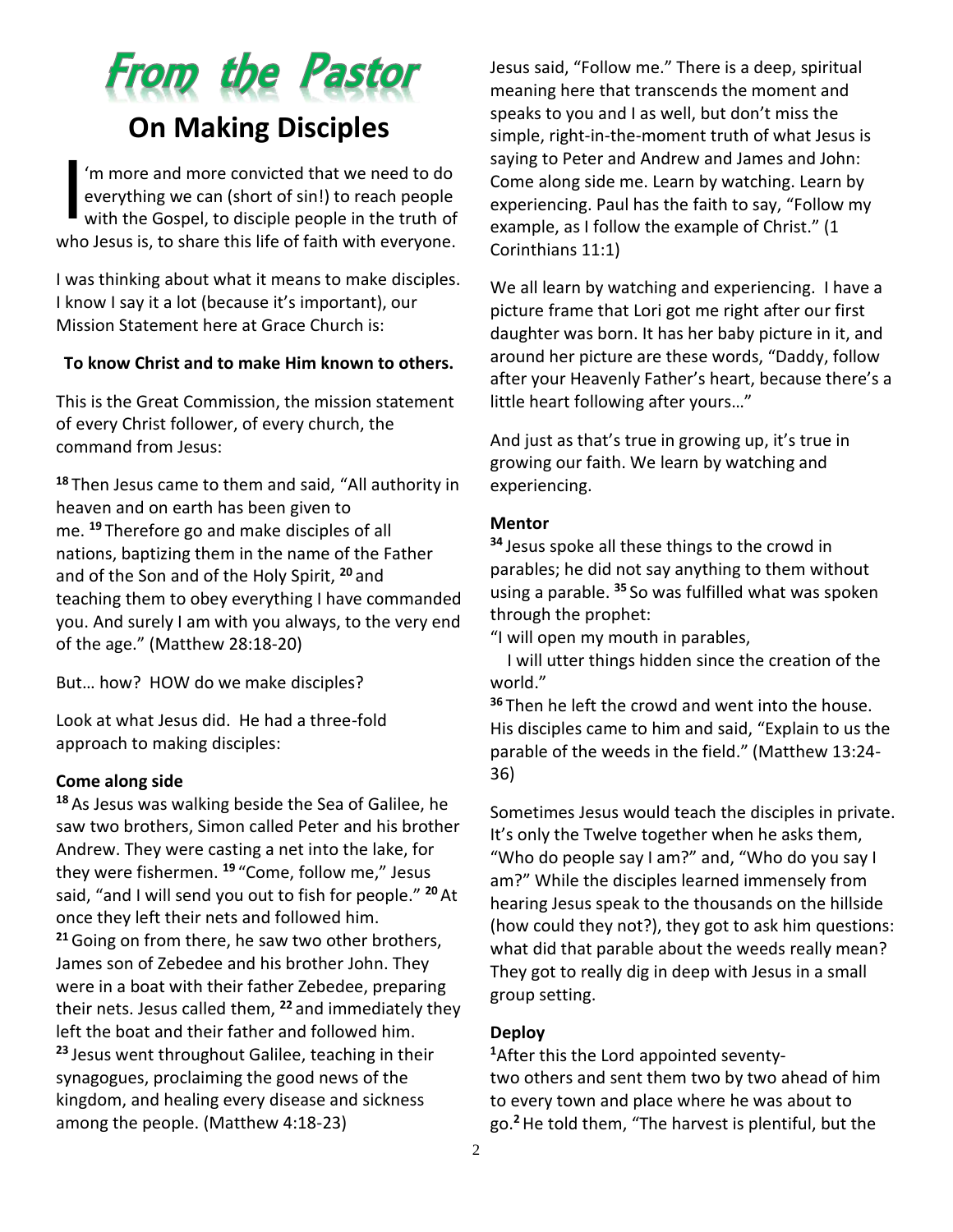workers are few. Ask the Lord of the harvest, therefore, to send out workers into his harvest field. **<sup>3</sup>**Go! I am sending you out like lambs among wolves. (Luke 10:1-3)

#### Paul asks:

**<sup>14</sup>**How, then, can they call on the one they have not believed in? And how can they believe in the one of whom they have not heard? And how can they hear without someone preaching to them? **<sup>15</sup>** And how can anyone preach unless they are sent? As it is written: "How beautiful are the feet of those who bring good news!" (Romans 10:14-15)

We make Christ known to others when we interact with them, when our lives say, "Follow me" in the same way Paul said, "Follow my example as I follow the example of Christ." We are called to be disciples so that we can call others to be disciples. To know Christ and to make Him known to others.

We'll be talking more and more about discipleship, about what it means to be a follower of Christ. It's not just studying the Bible and praying (though it is that) or coming to worship (that too!), but living our lives centered on our God and Savior.

In Christ's Love, Pastor Bill



t's hard to believe it's September already (although there are really 2 weeks of August left.) I wish winter would fly by this quickly! You can feel fall in the air – the leaves are beginning to look tired as are the porch boxes and garden flowers. It's ok. They had a good summer and were as lovely as I can remember. I

It was wonderful seeing Joyce Nelson…just like old times…almost. She and Gail were such an active part of Grace Church and were terribly missed when they moved.

It's good to hear that Alfred is feeling better. We're looking forward to him coming back and

singing soon. Our prayers are with Carol and Larry, Vickie and Ray, and we are glad to see Nancy J. and Vicki A. back again too.

Remember our Wednesday practices for the wedding and regular practice begins September 4, so you might as well say practices really begin on the 21st of August and bite the bullet!!! Bells begin on September 11th and children begin on September 8th at 9am in the choir room.

Thanks to the "Watson Singers," who faithfully show up each month to sing with/for the dear ladies up there. There's Vickie and her guitar, Jan M., Mary B. and Donnie, and Cindy D. It's a real treat for the ladies and everyone is invited to join this illustrious group, plus we get ice cold drinks and cookies!

So – here we go! Off to another year of greatness!! Come to church!!!

*Beverly Petersen*

# *From the Director of Congregational Care*

*"Thou will keep him in perfect peace whose mind is stayed on THEE." Isaiah 26:3*

ummer arrived late this year. Just as we have adjusted to the heat and rain, we set ads for back to school supplies. have adjusted to the heat and rain, we see ads for back to school supplies.

I hope you have had a chance to enjoy fun vacations and joyful reunions.

This summer some may have had a season of grief, mysterious physical ailments and illusive diagnosis.

With the beginning of the school year we may have anxious thoughts about children going off to kindergarten, the first year of college, overseas mission work or military service. It is mind boggling.

Have you found that new job you've been praying for? How is the house-hunting going? Is your mind in a tizzy?

As children of God we are promised His peace that passes understanding. We are to be renewed in the spirit of our minds. Being spiritual is life & peace. As we study God's word, the peace of God guards our hearts and minds. Learn to deliberately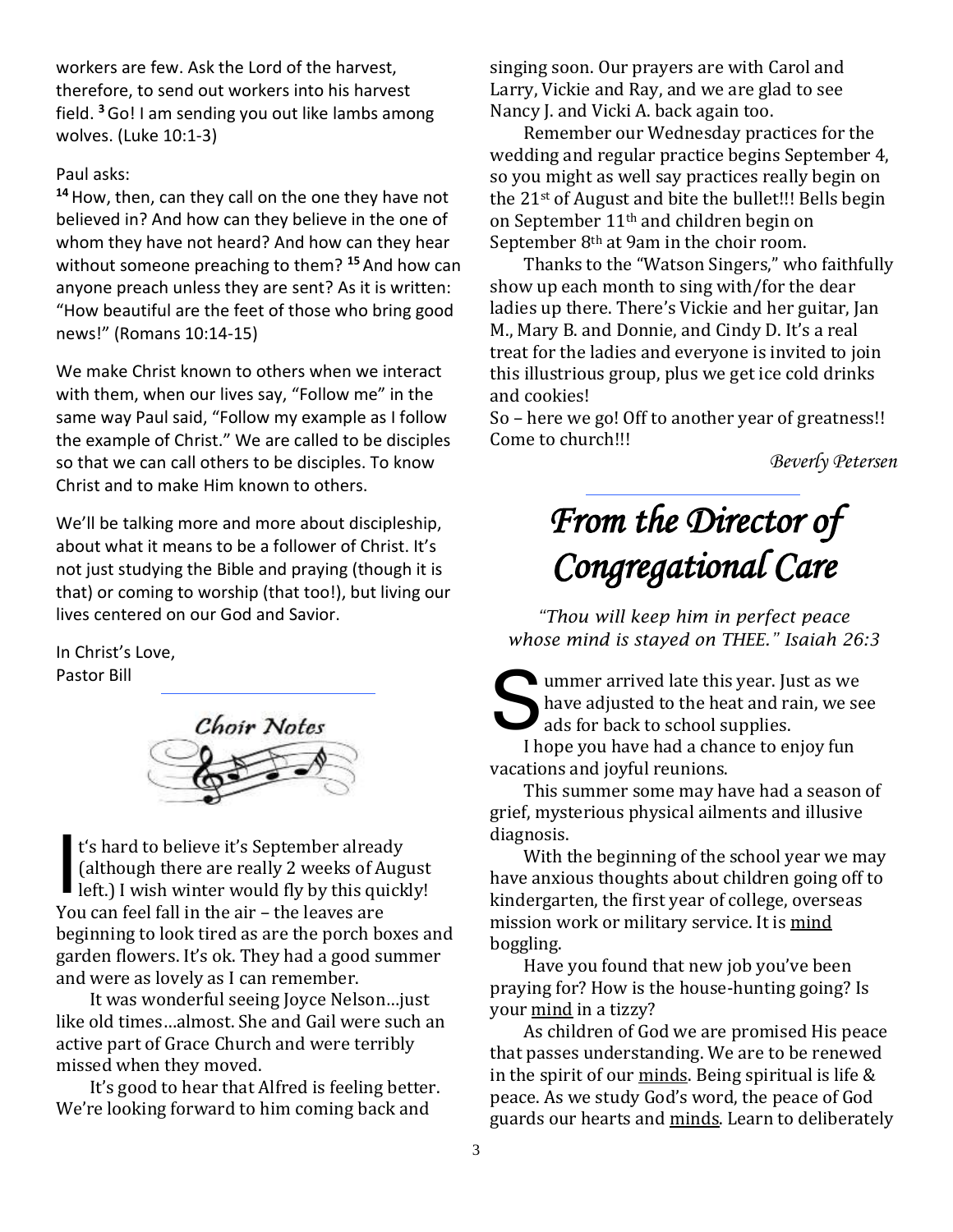fix your mind on Jesus and His word.

Charles H. Spurgeon says, "It is a good thing when the mind becomes calm, when the soul grows strong, when courage increases, when confidence comes, when deep peace and quiet restfulness flow in the soul."

No matter what our circumstances, God cares and loves to keep us in His peace. Let that flood your soul.

"Don't fret or worry. Let petitions and praises shape your worries into prayers. Before you know it a sense of God's wholeness, everything coming together for good will settle you down. It's wonderful what happens when Christ displaces the worry at the center of your life." Philippians 4:6, 7 (The Message Bible)

Now calm, strong, courageous, confident ones reach but in the deep peace and quiet restfulness to others with the love and life of Jesus Christ. Can't you hear us all singing the hymn, "God will take care of you through every day o'er all the way. He will take care of you"? He has. He does. He will. Set your minds on that!!

> *Grace, mercy and peace, Karen D. Gray*



he summer has flown by, and we are set to start another school year! Grace Promise Preschool will begin on Wednesday, September 4, with an Orientation Day. We will meet the families and give them information for the coming school year. This year we once again will be offering two different orientation times. The students and parents can attend at 9:00 a.m. or 4:00 p.m. session that day. Our first full day of classes will be Thursday, September 5 with getting to know our new friends and learning the class routine. The classroom is ready for an exciting year of learning and fun activities. Mr. Mike has cleaned our T

carpet, and our preschool board will help us scrub our room & toys, as well as assist us in greeting the children and their families during orientation. We still have a few openings in both classes, so if you know of anyone looking for a preschool for their child, have them stop by the Church office to pick up a registration form! It's first come, first serve! We appreciate all the support we receive from our Grace Church family and ask that you would continue to keep our children's ministries in your prayers! Trish Gentilman

e had a fantastic finish to summer. The kids participated in activities at the library and with Chapman State Park rangers. We also swam at the carpool and went on many fun-filled fieldtrips. W



We are excited to begin our

school year. We have switched around some classrooms and staff. We are looking forward to all the changes in store for this year. We are still hiring if anyone is interested.

September we will be starting our next fundraiser. Care with Grace Daycare and Promise Preschool will be selling Rada Cutlery. Please let us know if you are interested. Flyers will be available. ~Jolee Cradduck & Irene Garris, co-directors



During Worship *9:30 a.m. (0-2 yrs.)* 

*~* 

# *11:00 a.m. (0- 5 yrs.)*  **September 1** *–* Anna Peterson **September 8 –** Becky Fuller **September 15 –** Anna Peterson **September 22 –** Becky Fuller **September 29 –** Anna Peterson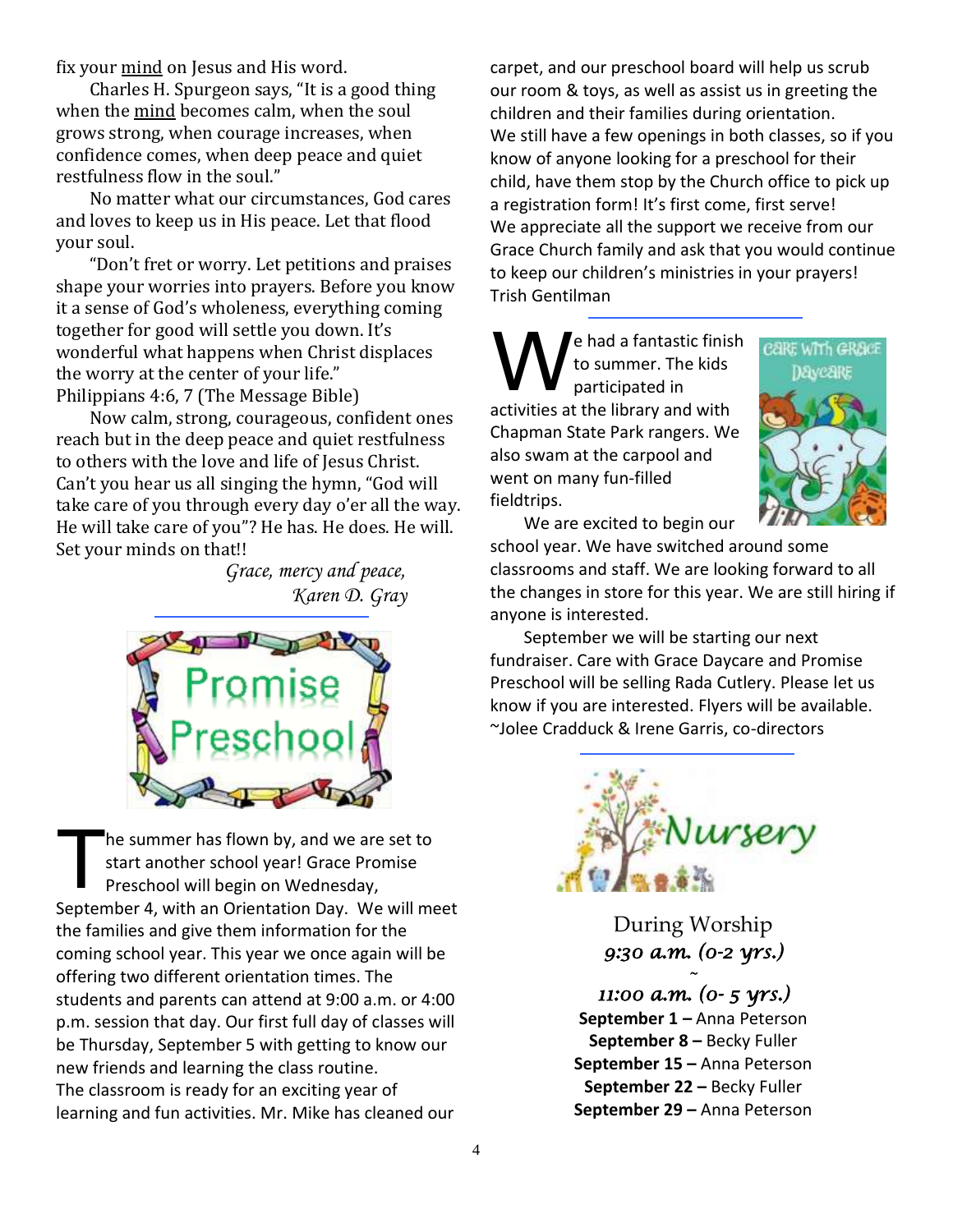Thank you for helping us send Audrey to Wesley Woods. Your financial contributions and loving support are greatly appreciated. In Christ's love,



Thank

Marshall, Elishia, Audrey, and Avery Wurst

To our Brothers and Sisters in Christ, We've run out of words to properly express how very thankful we feel



knowing so many care. Thank you for your more than generous gift, love, support and prayers. Feeling very unworthy but very grateful. Praying that some day we can "pay it forward" and pass on the blessing.

With our love and thanks, Ray & Vickie Morrison



Thank you so much for your prayers, calls, cards and gift. Alf's heart valve surgery was successful, and he is gaining strength.

With love and prayers, Alf & Helena Moore



*September 29th* **is the 5th Sunday in September. During the months with 5 Sundays, we will have ONE worship service at** *10:00 am*

# **SOC – Support Our Children**

Grace Promise Preschool and Care with Grace Childcare will continue collecting money for our children's ministry. This money will be divided equally between these programs. The children will be collecting (coins, bills, checks) on the 5th Sunday of those months with 5 Sundays. **The next collection** will be **September 29th.** The last month that will be a collecting Sunday is December. Your assistance with this program is greatly appreciated.



# **Our budget the month of July 2019:**

*Other income consists of funds from Sunday* 

*School, Room Rental, Bible Studies, Literature Tables, Fitness Ministry, Easter, Christmas, and Misc. Income.*

| <b>BUDGET</b>                                  | 2019      | 2018      |  |  |  |  |  |
|------------------------------------------------|-----------|-----------|--|--|--|--|--|
| <b>Other Income:</b>                           | 439.07    | 1,800.34  |  |  |  |  |  |
| Offerings &                                    |           |           |  |  |  |  |  |
| <b>Tithes</b>                                  | 27,123.81 | 28,110.50 |  |  |  |  |  |
| <b>Total Income</b>                            | 27,562.88 | 29,910.84 |  |  |  |  |  |
| <b>Number of Sundays:</b>                      | 4         | 5         |  |  |  |  |  |
| <b>Borrowed</b>                                | 0         | 0         |  |  |  |  |  |
| <b>Expense:</b>                                | 34,404.08 | 31,002.70 |  |  |  |  |  |
| Attendance:                                    | 764       | 948       |  |  |  |  |  |
| <b>Connectional Apportionments</b>             |           |           |  |  |  |  |  |
| <b>Obligation-</b> 3,330.00                    |           |           |  |  |  |  |  |
| <b>Paid to date</b> 23,310.00                  |           |           |  |  |  |  |  |
| Ahead (Behind)                                 | 0         |           |  |  |  |  |  |
| Percent of year to date paid 58%               |           |           |  |  |  |  |  |
| His income: Was \$2,347.96 higher in July 2018 |           |           |  |  |  |  |  |
| compared to July 2019                          |           |           |  |  |  |  |  |
| Our expenses: Were \$3,401.38 higher in July   |           |           |  |  |  |  |  |
| 2019 compared to July 2018                     |           |           |  |  |  |  |  |

Submitted by: Alice Bonnell, Finance Chair



Rally Day is Sunday, September 8. This marks the start of the new Sunday School year. Meet your teachers and see your room! Third graders

will also receive their Bibles.

Coming September 28, Daughter of Grace Dinner with Simple Faith – an inspirational and entertaining program. Information will be published in the bulletin when it becomes available.

MORE COMING SOON! stay tuned...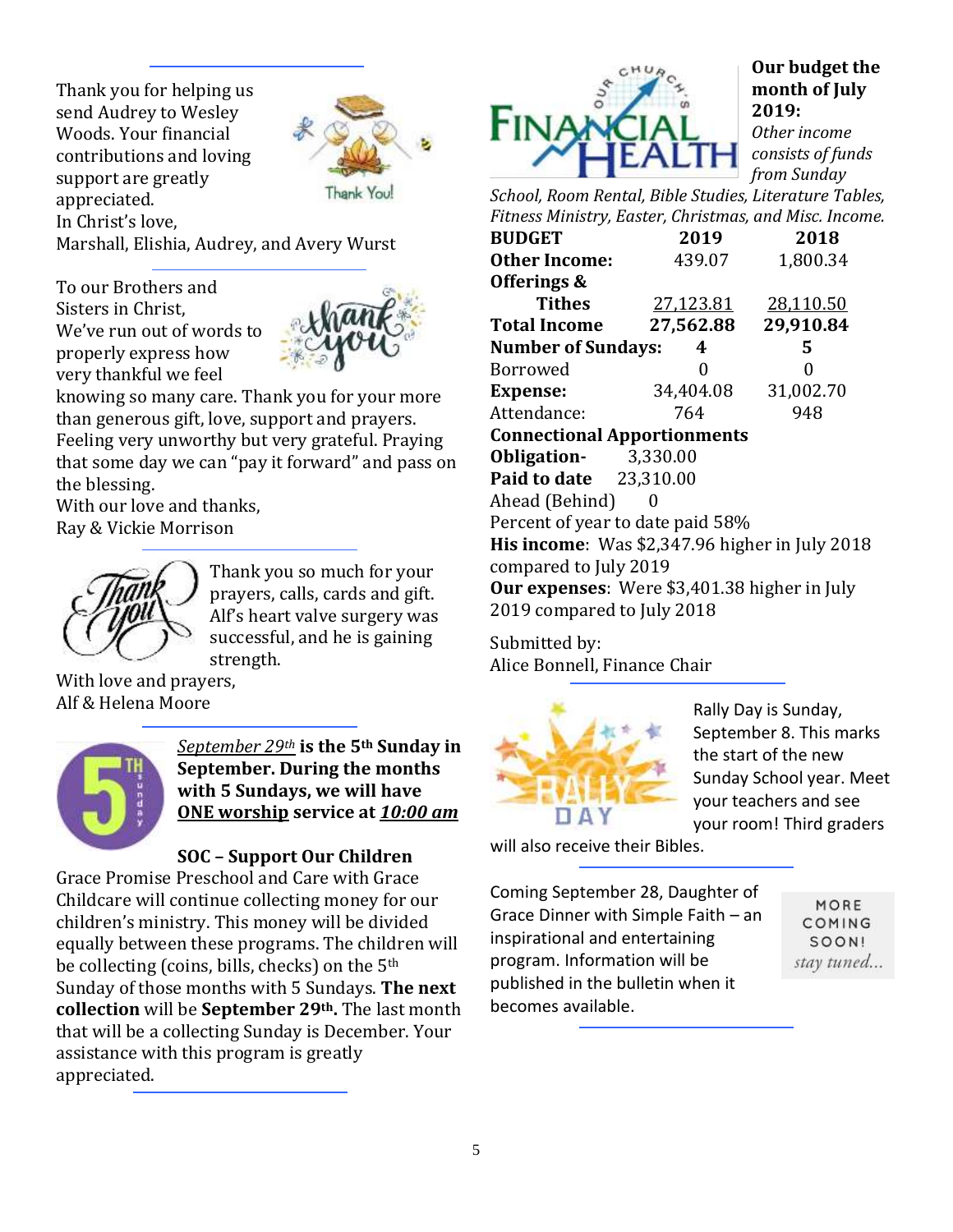

**Flock Talk** *"I will instruct you and teach you in the way you should go; I will counsel you with My eye upon you." Psalm 32:8*

An exciting time awaits all of us at Grace Church! This fall we will see an array of classes unfold with something for everyone. The enthusiasm level is set at high!

When we think about the way Jesus taught His disciples, He encouraged them to walk with Him. He sought them out so they could learn from Him and to be His students, eventually to become teachers. This band of brothers was a beautiful testimony of brotherly love. Jesus' discipleship training got them involved.

Our Bible studies at Grace are designed to do the same method of teaching, to get us involved. Not just with a class, but with His Word, with the meaning of what we read, and with each other's encouragement and support.

We can walk with Christ as we learn to apply what we read in our daily lives. Small groups help us to grow as we discover our spiritual gifts in ourselves and others. Jesus' ministry was in both small and large groups. A vibrant and interactive group comes in all sizes. Our common denominator is to help one another grow spiritually so that we may glorify God in every way. These types of studies change lives! Encouragingly, Sue Toombs, Lay Leader



Disciple III Bible study class will begin this fall on September 19th. The class is a glorious study

of the Prophets and the Letters of Paul. If you have taken any of the disciple series classes and would like to add this one, you are warmly invited. The learning experience is a wonderful journey!

There are thirty-two weeks of enjoying genuine camaraderie as we spend time in God's Word. The classes will meet on Thursday evenings from 6:00- 8:00pm. If you have never taken a disciple class and want to start with this one, please feel welcome.

Sue Toombs will be your teacher. Please contact her with questions or to reserve your study manual.



**WOMEN'S BIBLE STUDY** begins Tuesday, September 10 at 7:00p.m. and Wednesday, September 11 at 8:45 and 10:45a.m. Each

class will meet in Wesley Parlor for 8 to 9 weekly sessions. The Bible study guidebooks, Putting Jesus First, will cost \$5.00 each, and will be available the first day of class. Please pay with cash or write your check to "Grace United Methodist Church" (or "Grace U.M.C.") and print "Bible study book" on the memo line. You may give the money to me the first day of class. Pray for an enlightening and encouraging study. See you soon. Renee Magnuson

### **Sunday Night Bible Study**

Starting September 29th, Pastor Bill will lead some short term (4-8 week) Bible studies on Sunday Evenings, 6:30-8:00. The first of these studies will be a series by Stovall Weems called *The God-First Life*. Study guides will be available for \$10 each.



From the book listing: There are thousands of how-to books for improving various areas of life—self, relationships, finances, fitness, business, marriage, family. And there are nearly as many books written for believers offering a framework for the "right" approach to a new

life in God.

"What if it were possible," Pastor Stovall Weems asks, "to boil it all down to one practical, uncomplicated principle that would yield the vibrant, purposeful spiritual life so many are looking for? What if, in our relationship with God, we had one simple and sustainable touch point to experience a deep and satisfying walk with Christ?" In *The God-First Life*, Weems shows that true success in our walk with God and in life in general is not an issue of need, but an issue of order. Brilliantly unpacking the simple Scripture in Matthew 6:33, Weems gives a fresh and practical perspective on what Christian "discipleship" is about. Bringing clarity, depth, and simplicity,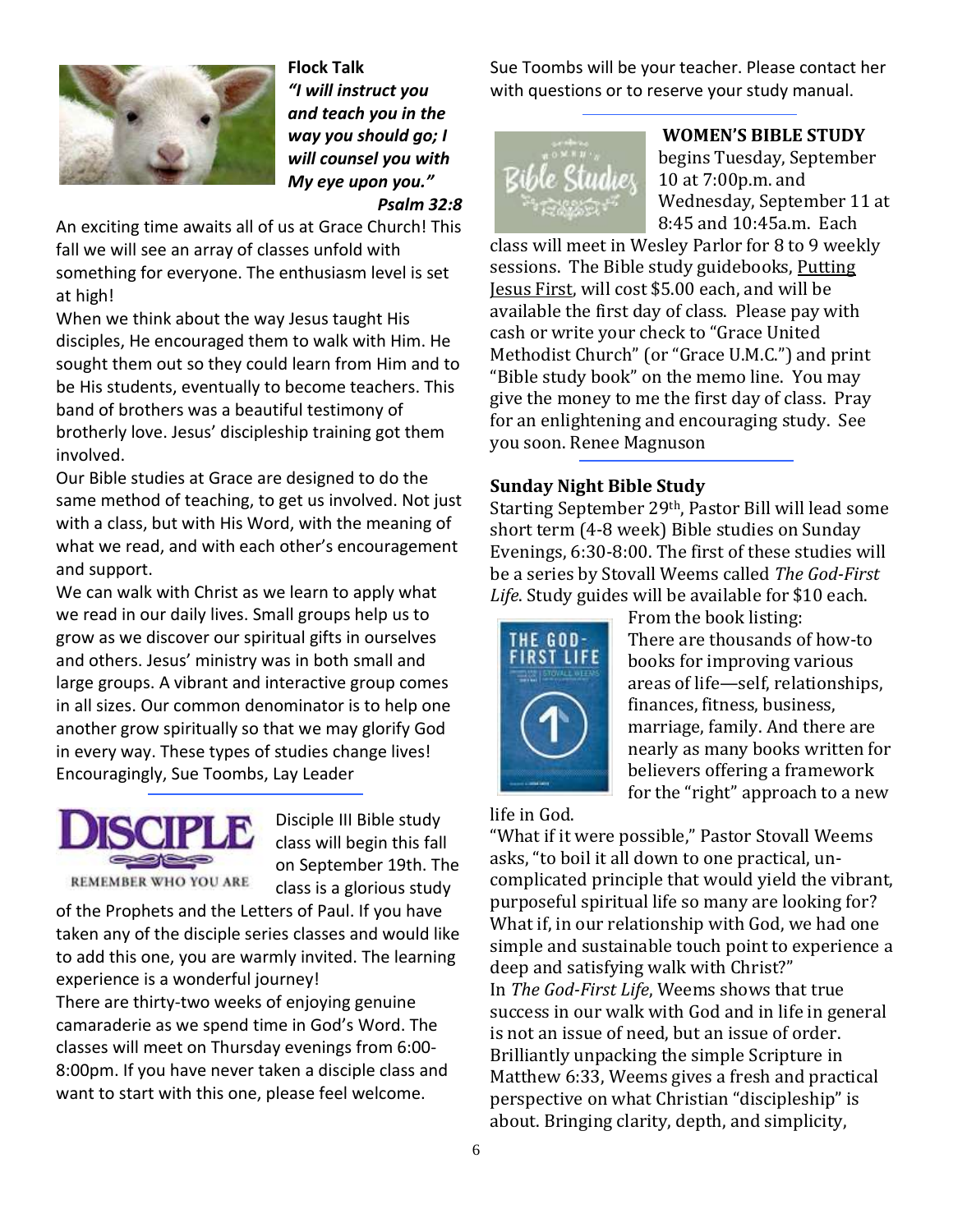Pastor Weems makes clear core truths that have been misunderstood by many Christians and non-Christians alike.

# *God Centered Life:*

Sunday Evenings 6:30-8:00 September 29 October 6, 13, 20, 27 November 3

## **A Year with Tozer**



A.W. Tozer's book *The Knowledge of the Holy* is a seminal work from the mid-twentieth century renewing our understanding of the attributes of God as revealed in scripture. In a style similar to Disciple Bible Study, Pastor Bill will be leading a weekly study using

*Knowledge of the Holy* as a guide: a chapter a week with additional scripture readings and study guide questions.

Monday nights from 7:00-8:30 and Tuesday mornings from 9:00-10:30 beginning October 14<sup>th</sup> and 15<sup>th</sup>. Books are available for \$10 each, though many may already own this classic.

## **Tozer's** *Knowledge of the Holy*

Monday Evenings 7:00-8:30PM October 14, 21, 28 November 4, 11, 18, 25 December 9, 16 January 6, 13, 20, 27 February 3, (10), 17, 24 March (2), 9, 16, 23, 30 April 13, 20, 27 May 4, 11, 18 Tuesday Mornings 9:00-10:30AM October 15, 22, 29 November 5, 12, 19, 26 December 10, 17 January 7, 14, 21, 28 February 4, (11), 18, 25 March (3), 10, 17, 24 April 1, 14, 21, 28 May 5, 12, 19

## **For New Believers**

What does it mean that Jesus is God? Who or what is the Holy Spirit? What is Church? Every fall we will have a gathering for those who are beginning their faith journey, who really want to know some of the fundamentals of what faith is really all about. We will cover such topics as: Who is Jesus?; What is a Christian?; Who is the Holy Spirit?; Lifestyle in the Spirit; Knowing God's Call; Where Will I Serve?

The New Believers gathering for this fall will be: **For New Believers…**

Thursday Evenings 6:00-7:00 6 Weeks

> September 19, 26 October 3, 10, 17, 24



The Grace Church Food Pantry is in need of **soup, canned meat (chicken, spam, ham, tuna), canned vegetables, spaghetti sauce** at this time**.**

Thank you to all who contribute to the Grace Church Food Pantry!



A six-week capital campaign for camping and retreat centers and

begin Sunday, September 8. The campaign is called Deeply Rooted, Upward Reaching. On Thursday, September 5th at 9:30a.m., I need help preparing a congregation-wide mailing (fold letters, stuff and seal envelopes and run the envelopes through the postage machine). Also, I need helpers to put wrappers on the covers of all the hymnals in Higginbotham Hall and in the sanctuary. Many hands make light work. Even if you can only come for a half-hour or can't arrive until 10:00a.m., your help would be a blessing. Please call or e-mail me if you are able to assist. Thank you. Renee Magnuson (814) 726-7890 or radmagnuson@gmail.com.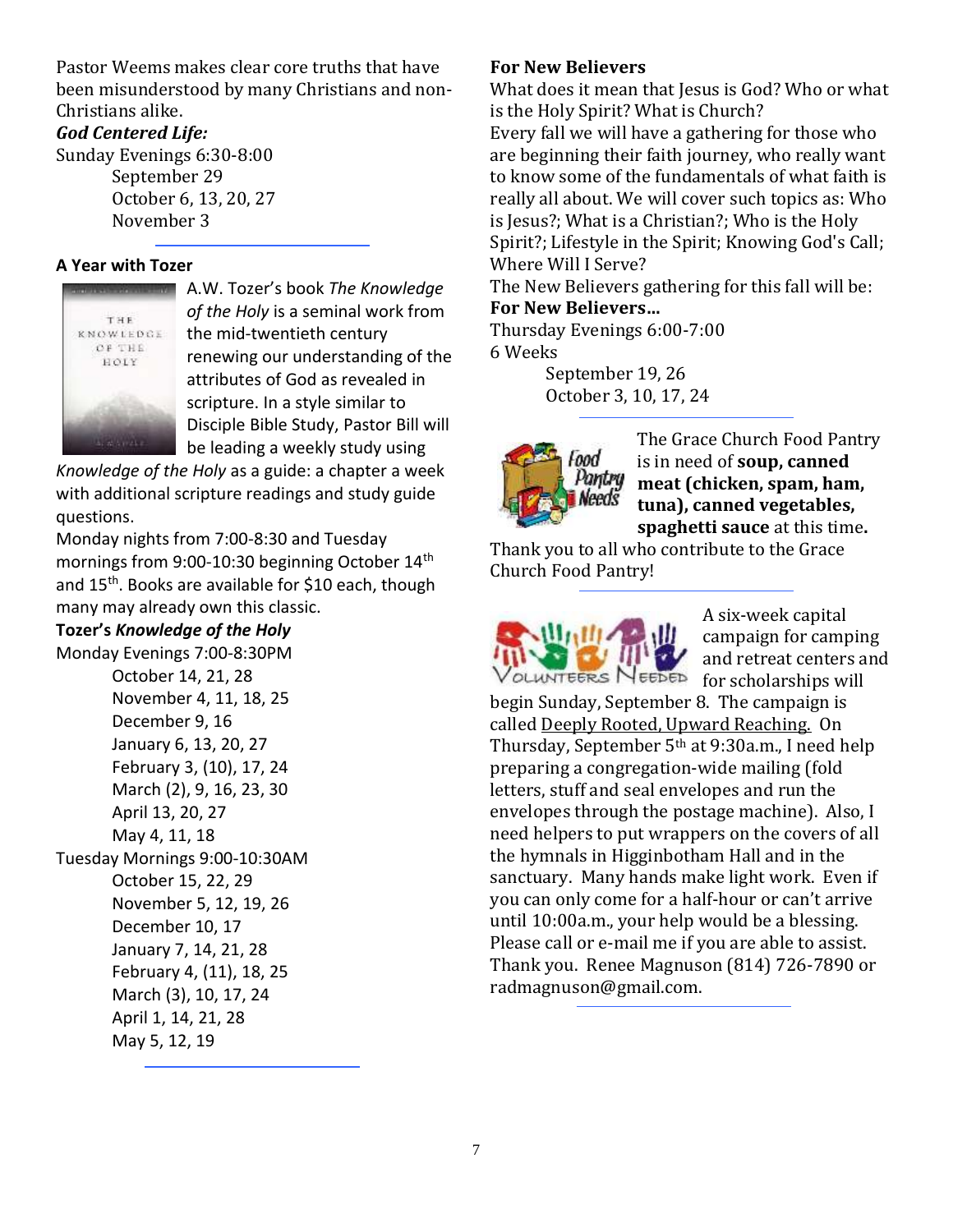On Saturday, October 19, 2019, Grace UMC's Men's

Ministry will be hosting a Man in the Mirror event *Rewired*. The event will take place in the



Slater Room at the Warren Public Library (205 Market Street Warren, PA 16365) from 10 am to 4 pm. Pre-registration cost is \$15 or, if not sold out, \$20 at the door. Speakers include Pastor Bill Beatty, Dr. Jerry Schoenborn, Pastor Rick Hamrick, and Pastor Doug McCracken. Any questions or for more information, contact Kurt Shafer at mensministrywarrenco@gmail.com

# *September Worship Assistants*



*Advisors*:

 *Linda Knapp 726-1199 Sheryl Richards 726-3876*

**September 1 –** Kylie Jurkowski & Becca Anderson **September 8 –** Karson Werner & Brandon Byrd **September 15 –** Tymber Barr & Bella Egger **September 22 –** Alanna Byrd & Brandon Byrd **September 29 –** Kaden Werner & AJ Slattery



 **Items for the October Newsletter need to be delivered to Mary in the Church office [\(mary@graceumcwarren.com\)](mailto:mary@graceumcwarren.com) by Wednesdayday, September**

**18. Thank you!**



- **September 1 – Peg Andersen**
- **September 2 – LuAnn Saeli**
- **September 3 – Emma Kridler, Ronda Trisket, Scott Lynds**
- **September 4 – Erin Napolitan**
- **September 5 – Helen Woods, Colby Barr, Collin Lord**
- **September 6 – Meghan Brooker, George Wentworth**
- **September 8 – Emily Shepherd**

**September 10 – Lydia Card, Tanner Phillips, Timothy Tannler**

- **September 12 – Joe Saeli**
- **September 13 – Tristan Johnson, Emily Ickert,**
- **Dot Fleming, Cassie Waseleski**
- **September 14 – Solomiya Savych, Patricia Esterbrook**
- **September 15 – Laine Price**
- **September 16 – Mike Farr, Karen Repine, Renee Magnuson**
- **September 17 – Harold Wall, Ross Bryan**
- **September 18 – Lanea Brooker, Ryan Egger, Sue Ball**
- **September 19 – Breanna Wilson, Marsha Larson**
- **September 20 – Pat Berdine, Jeremy Sensenig, Kathy Keller**
- **September 22 – Lori Beatty, Nancy Trisket**
- **September 23 – Nancy Gheres, Carson Farr**
- **September 24 – Mary Hellman**
- **September 25 – Luella Chase, Cindy Dziendziel, Scott Stewart, Susan Speicher**
- **September 26 – Savanah Sykes, Joyce Carnahan, Judi Renwick, Jim Marshall**
- **September 27 – Carmen Pearce**

**September 28 – Andrea Stapleford,** 

**Melanie Braughler**

**September 30 – Ronna Swartz, Gwen Jones**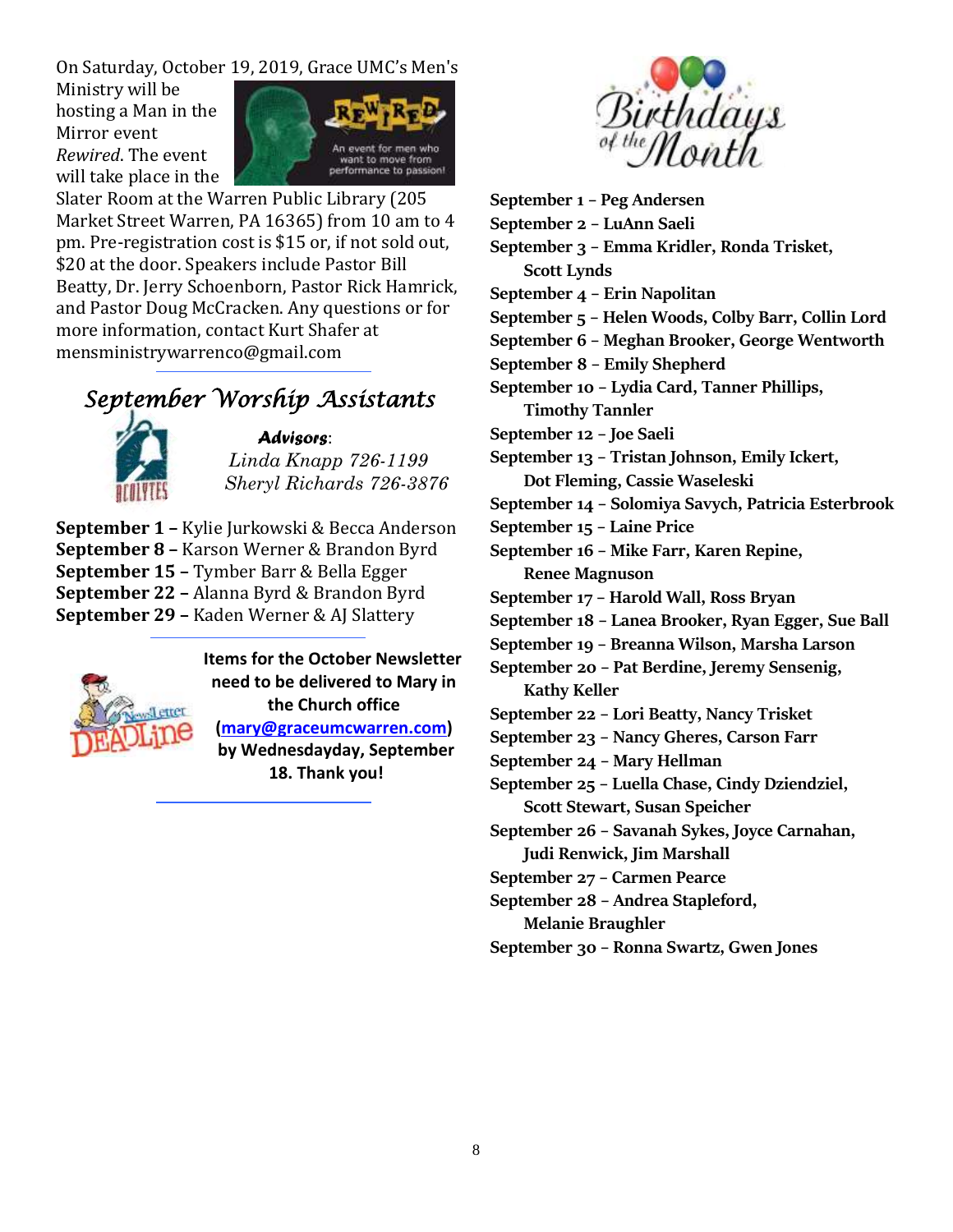Ŝ

| <b>SUNDAY</b>                                                                                                                                              | <b>MONDAY</b>                                                                                                                                                                                                 | <b>TUESDAY</b>                                                                                                                            | <b>WEDNESDAY</b>                                                                                                                                                                               | <b>THURSDAY</b>                                                                                                                                               | <b>FRIDAY</b>                                                                                                                                                                                       | <b>SATURDAY</b>                                                                           |
|------------------------------------------------------------------------------------------------------------------------------------------------------------|---------------------------------------------------------------------------------------------------------------------------------------------------------------------------------------------------------------|-------------------------------------------------------------------------------------------------------------------------------------------|------------------------------------------------------------------------------------------------------------------------------------------------------------------------------------------------|---------------------------------------------------------------------------------------------------------------------------------------------------------------|-----------------------------------------------------------------------------------------------------------------------------------------------------------------------------------------------------|-------------------------------------------------------------------------------------------|
| 8:30/9:30/11:00 a<br>Worship<br>9:45 a Sunday School                                                                                                       | 2 Office Closed<br>6:30 p Habitat for<br>Humanity<br>7:00 p Eaton Parlor<br>Reserved                                                                                                                          | 3<br>11:15 Staff Meeting<br>5:15 p Healing<br><b>Christian Yoga</b><br>6:00 p Pickleball<br>6:45 p SPRC                                   | $\overline{4}$<br>7:00 a Men's Prayer<br><b>Breakfast</b><br>1:15 p Fitness Class<br>5:15 p Christian Yoga<br>7:00 p Choir<br>8:15 p Madrigals                                                 | 5<br>5:00 p Caregivers'<br><b>Support Group</b><br>6:00 p Pickleball<br>7:00 p AseraCare<br>7:00 p Praise Team                                                | 6<br>10:00 a Yarn<br>Angels<br>12:15 p Christian<br>Yoga                                                                                                                                            | $\overline{7}$                                                                            |
| 8<br>8:30/9:30/11:00 a<br>Worship<br>9:00 a Children's<br>Choir<br>9:45 a Sunday School                                                                    | 9<br>1:15 p Fitness Class<br>5:15 p Christian Yoga<br>6:30 p Gym Reserved<br>7:00 p Finance<br>7:00 p Eaton Parlor<br>Reserved                                                                                | 10<br>5:15 p Healing<br>Christian Yoga<br>6:00 p Pickleball<br>7:00 p Property<br><b>Trustees</b><br>7:00 p Women's<br><b>Bible Study</b> | 11<br>7:00 a Men's Prayer<br><b>Breakfast</b><br>8:45 a Women's<br><b>Bible Study</b><br>1:15 p Fitness Class<br>5:15 p Christian Yoga<br>6:00 p Handbells<br>7:00 p Choir<br>8:15 p Madrigals | 12<br>5:00 p Wesley<br>Parlor Reserved<br>6:00 p Pickleball<br>7:00 p Praise Team                                                                             | 13<br>10:00 a Yarn<br>Angels<br>12:15 p Christian<br>Yoga                                                                                                                                           | 14                                                                                        |
| 15<br>8:30/9:30/11:00 a<br>Worship<br>9:00 a Children's<br>Choir<br>9:30 a Agape Sunday<br>School<br>9:45 a Sunday School<br>4:00 p Watson Home            | 16<br>12:00 p Caregivers'<br><b>Support Group</b><br>1:15 p Fitness Class<br>5:15 p Christian Yoga<br>6:30 p Gym Reserved<br>7:00 p Worship<br>7:00 p Outreach/<br>Witness<br>7:00 p Eaton Parlor<br>Reserved | 17<br>11:15 a Staff Meeting<br>5:15 p Healing<br>Christian Yoga<br>6:00 p Pickleball<br>7:00 p Women's<br><b>Bible Study</b>              | 18<br>7:00 a Men's Prayer<br>Breakfast<br>8:45 a Women's<br><b>Bible Study</b><br>1:15 p Fitness Class<br>5:15 p Christian Yoga<br>6:00 p Handbells<br>7:00 p Choir<br>8:15 p Madrigals        | 19<br>6:00 p Bible Study-<br>New Believers<br>6:00 p Disciple<br>6:00 p Pickleball<br>7:00 p Praise Team                                                      | 20<br>10:00 a Yarn<br>Angels<br>12:15 p Christian<br>Yoga                                                                                                                                           | 21                                                                                        |
| 22<br>8:30/9:30/11:00 a<br>Worship<br>9:00 a Children's<br>Choir<br>9:30 a Agape Sunday<br>School<br>9:45 a Sunday School                                  | 23<br>1:15 p Fitness Class<br>5:15 p Christian Yoga<br>6:30 p Gym Reserved<br>7:00 p Eaton Parlor<br>Reserved                                                                                                 | 24<br>5:15 p Healing<br><b>Christian Yoga</b><br>6:00 p Pickleball<br>7:00 p Women's<br><b>Bible Study</b>                                | 25<br>7:00 a Men's Prayer<br>Breakfast<br>8:45 a Women's<br><b>Bible Study</b><br>1:15 p Fitness Class<br>5:15 p Christian Yoga<br>6:00 p Handbells<br>7:00 p Choir<br>8:15 p Madrigals        | 26<br>6:00 p Bible Study -<br>New Believers<br>6:00 p Disciple<br>6:00 p Pickleball<br>7:00 p Praise Team                                                     | 27<br>10:00 a Yarn<br>Angels<br>12:15 p Christian<br>Yoga                                                                                                                                           | 28<br>10:00 a Wesley<br>Parlor Reserved<br>6:00 p<br>Higginbotham<br><b>Hall Reserved</b> |
| 29<br>10:30 a Worship<br>9:00 a Children's<br>Choir<br>9:30 a Agape Sunday<br>School<br>9:45 a Sunday School<br>6:30 p Bible Study -<br>The God First Life | 30<br>1:15 p Fitness Class<br>5:15 p Christian Yoga<br>6:30 p Gym Reserved<br>7:00 p Eaton Parlor<br>Reserved                                                                                                 |                                                                                                                                           |                                                                                                                                                                                                | <b>CARE WITH</b><br><b>GRACE DAYCARE</b><br>is open daily from<br>6:30 am to 6:00<br>pm located on the<br>second-floor<br>parking lot side and<br>in the gym. | <b>PROMISE</b><br><b>PRESCHOOL</b><br>is open Monday,<br>Wednesday, and<br>Thursday from 9-<br>11:30 am (3-year-<br>olds) and 12:30 -<br>3:00 pm (4- year-<br>olds) located on<br>the ground floor. |                                                                                           |